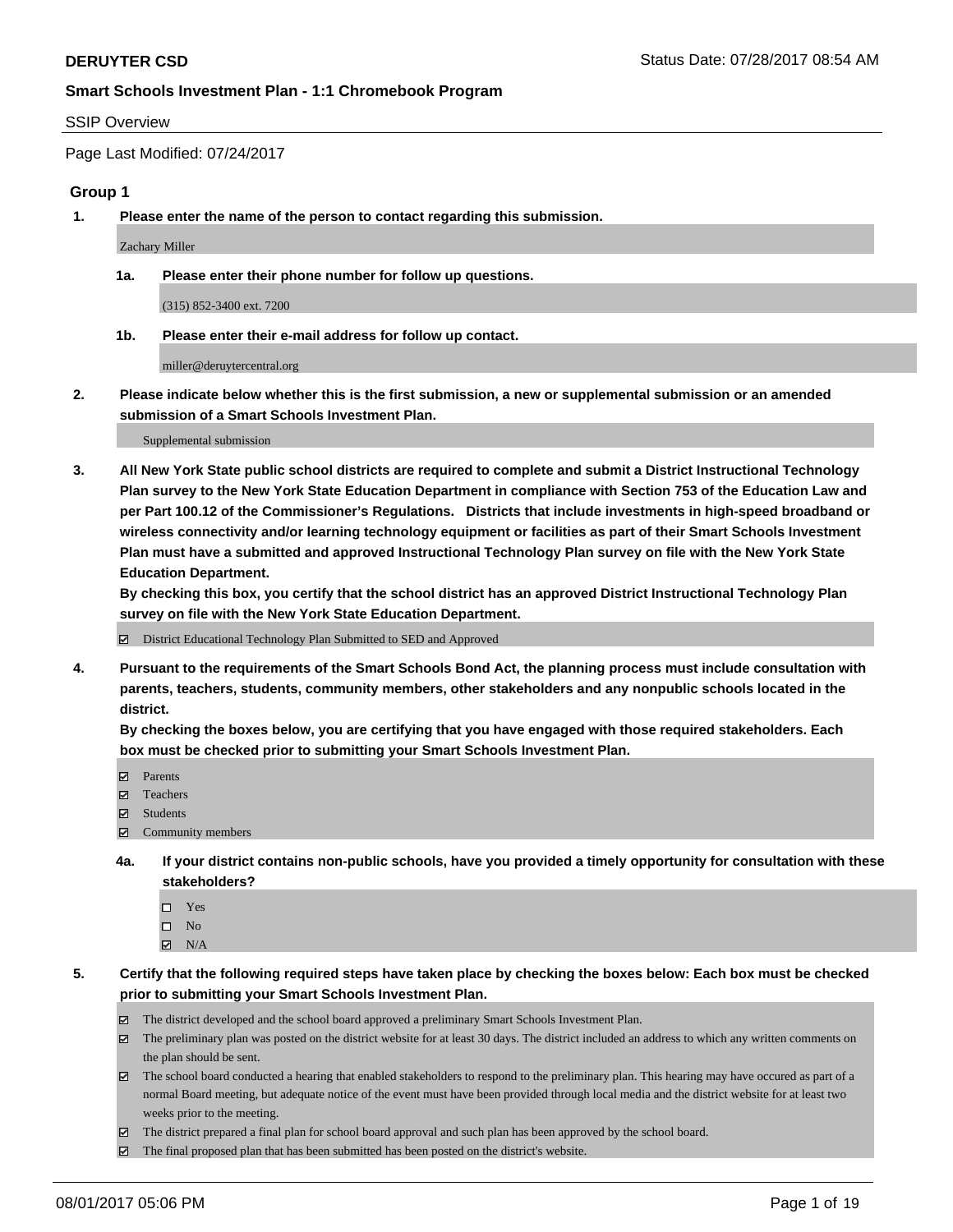SSIP Overview

Page Last Modified: 07/24/2017

**5a. Please upload the proposed Smart Schools Investment Plan (SSIP) that was posted on the district's website, along with any supporting materials. Note that this should be different than your recently submitted Educational Technology Survey. The Final SSIP, as approved by the School Board, should also be posted on the website and remain there during the course of the projects contained therein.**

updatedSSIP.pdf

**5b. Enter the webpage address where the final Smart Schools Investment Plan is posted. The Plan should remain posted for the life of the included projects.**

http://deruytercentral.org/files/filesystem/updatedSSIP.pdf

**6. Please enter an estimate of the total number of students and staff that will benefit from this Smart Schools Investment Plan based on the cumulative projects submitted to date.**

550

**7. An LEA/School District may partner with one or more other LEA/School Districts to form a consortium to pool Smart Schools Bond Act funds for a project that meets all other Smart School Bond Act requirements. Each school district participating in the consortium will need to file an approved Smart Schools Investment Plan for the project and submit a signed Memorandum of Understanding that sets forth the details of the consortium including the roles of each respective district.**

 $\Box$  The district plans to participate in a consortium to partner with other school district(s) to implement a Smart Schools project.

**8. Please enter the name and 6-digit SED Code for each LEA/School District participating in the Consortium.**

| <b>Partner LEA/District</b> | <b>ISED BEDS Code</b> |
|-----------------------------|-----------------------|
| (No Response)               | (No Response)         |

**9. Please upload a signed Memorandum of Understanding with all of the participating Consortium partners.**

(No Response)

**10. Your district's Smart Schools Bond Act Allocation is:**

\$539,745

**11. Enter the budget sub-allocations by category that you are submitting for approval at this time. If you are not budgeting SSBA funds for a category, please enter 0 (zero.) If the value entered is \$0, you will not be required to complete that survey question.**

|                                       | Sub-<br>Allocations |
|---------------------------------------|---------------------|
| <b>School Connectivity</b>            | $\overline{0}$      |
| Connectivity Projects for Communities | 0                   |
| Classroom Technology                  | 38,800              |
| Pre-Kindergarten Classrooms           | $\overline{0}$      |
| Replace Transportable Classrooms      | 0                   |
| <b>High-Tech Security Features</b>    | $\overline{0}$      |
| Totals:                               | 38,800              |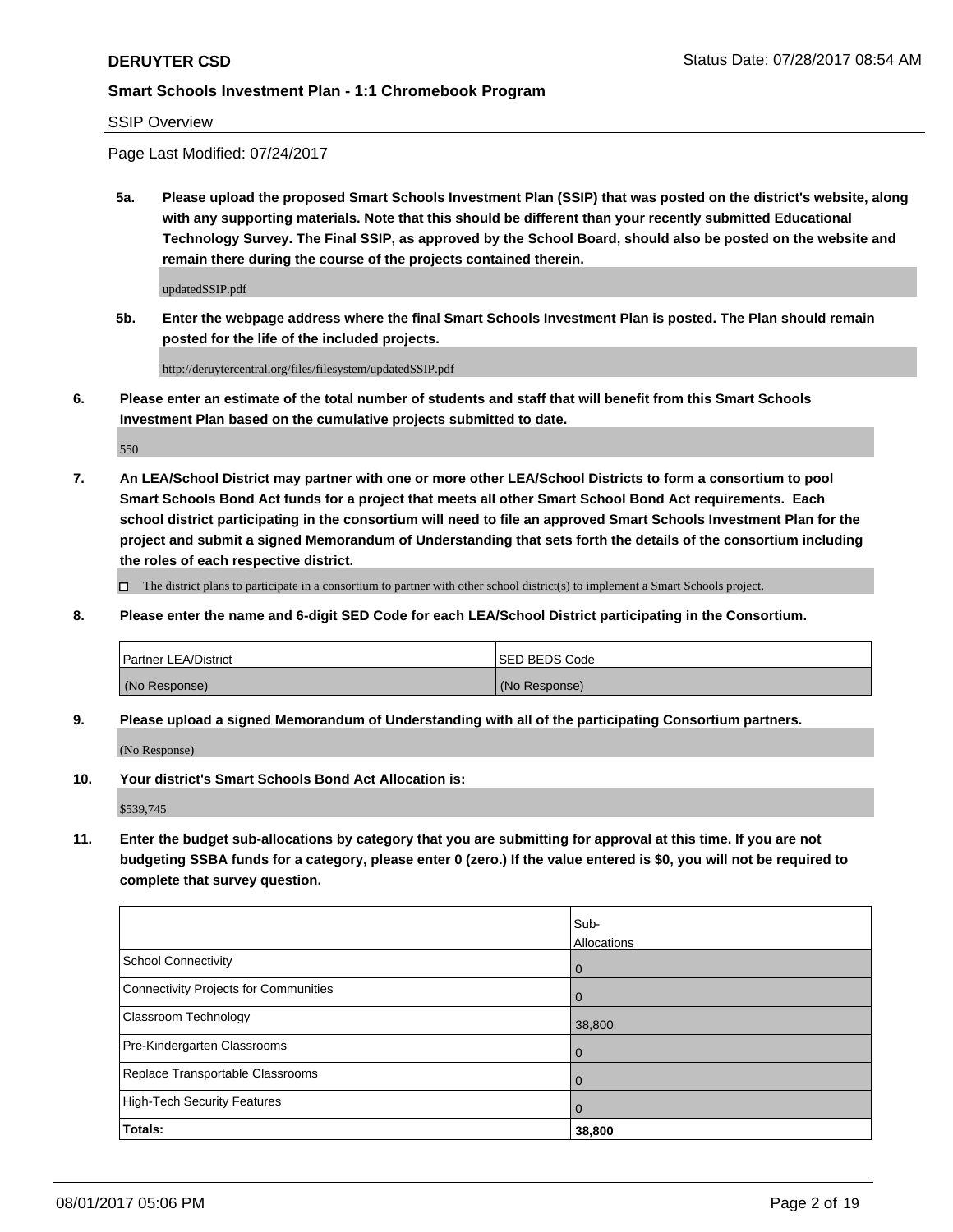## School Connectivity

Page Last Modified: 07/24/2017

## **Group 1**

- **1. In order for students and faculty to receive the maximum benefit from the technology made available under the Smart Schools Bond Act, their school buildings must possess sufficient connectivity infrastructure to ensure that devices can be used during the school day. Smart Schools Investment Plans must demonstrate that:**
	- **sufficient infrastructure that meets the Federal Communications Commission's 100 Mbps per 1,000 students standard currently exists in the buildings where new devices will be deployed, or**
	- **is a planned use of a portion of Smart Schools Bond Act funds, or**
	- **is under development through another funding source.**

**Smart Schools Bond Act funds used for technology infrastructure or classroom technology investments must increase the number of school buildings that meet or exceed the minimum speed standard of 100 Mbps per 1,000 students and staff within 12 months. This standard may be met on either a contracted 24/7 firm service or a "burstable" capability. If the standard is met under the burstable criteria, it must be:**

**1. Specifically codified in a service contract with a provider, and**

**2. Guaranteed to be available to all students and devices as needed, particularly during periods of high demand, such as computer-based testing (CBT) periods.**

**Please describe how your district already meets or is planning to meet this standard within 12 months of plan submission.**

(No Response)

- **1a. If a district believes that it will be impossible to meet this standard within 12 months, it may apply for a waiver of this requirement, as described on the Smart Schools website. The waiver must be filed and approved by SED prior to submitting this survey.**
	- By checking this box, you are certifying that the school district has an approved waiver of this requirement on file with the New York State Education Department.

#### **2. Connectivity Speed Calculator (Required)**

|                         | l Number of<br><b>Students</b> | Multiply by<br>100 Kbps | Divide by 1000   Current Speed<br>to Convert to<br>Required<br>l Speed in Mb | in Mb            | Expected<br>Speed to be<br>Attained Within Required<br>12 Months | <b>Expected Date</b><br>When<br>Speed Will be<br><b>Met</b> |
|-------------------------|--------------------------------|-------------------------|------------------------------------------------------------------------------|------------------|------------------------------------------------------------------|-------------------------------------------------------------|
| <b>Calculated Speed</b> | (No<br>Response)               | (No Response)           | (No<br>Response)                                                             | (No<br>Response) | (No<br>Response)                                                 | l (No<br>Response)                                          |

## **3. Describe how you intend to use Smart Schools Bond Act funds for high-speed broadband and/or wireless connectivity projects in school buildings.**

(No Response)

**4. Describe the linkage between the district's District Instructional Technology Plan and the proposed projects. (There should be a link between your response to this question and your response to Question 1 in Part E. Curriculum and Instruction "What are the district's plans to use digital connectivity and technology to improve teaching and learning?)**

(No Response)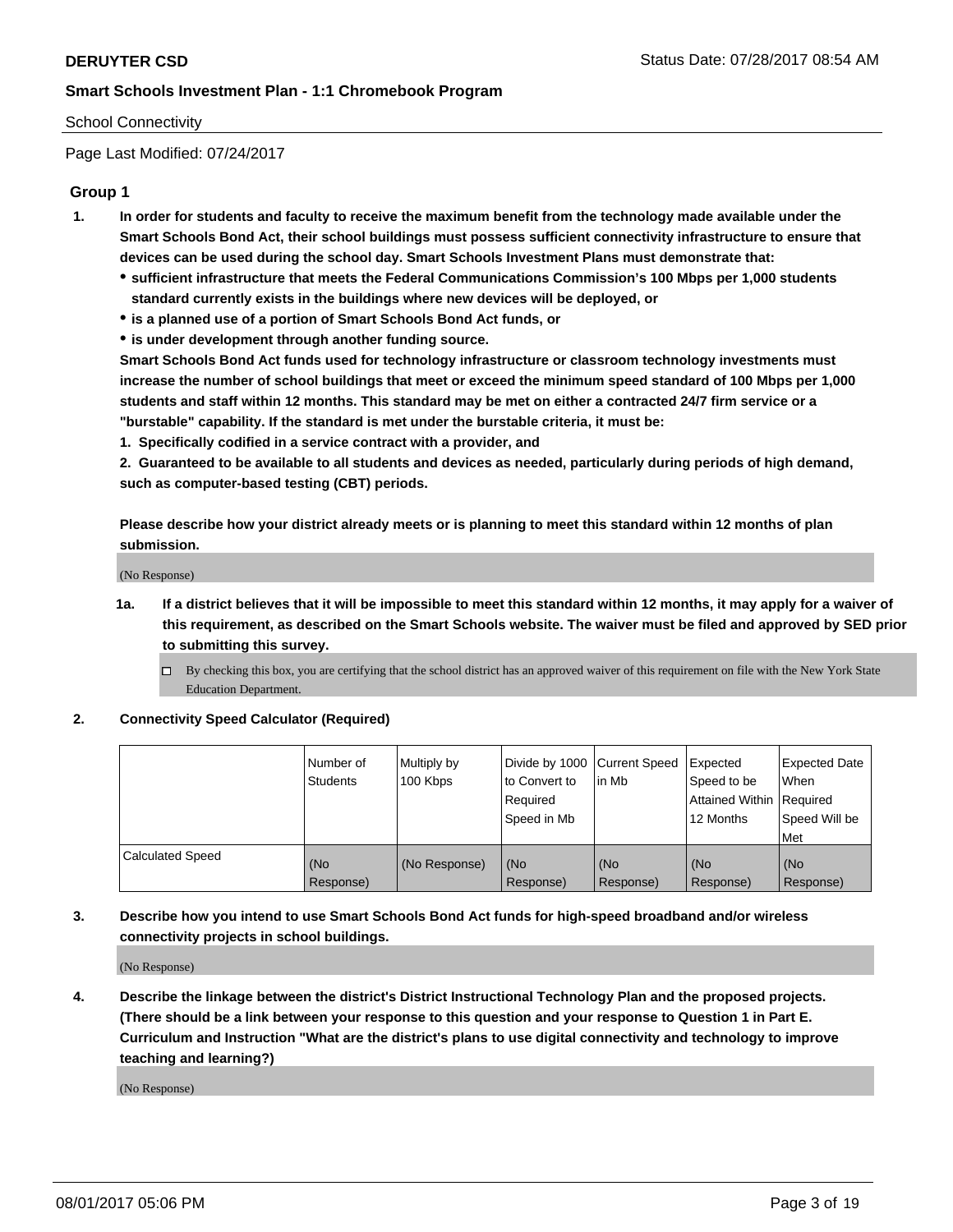#### School Connectivity

Page Last Modified: 07/24/2017

**5. If the district wishes to have students and staff access the Internet from wireless devices within the school building, or in close proximity to it, it must first ensure that it has a robust Wi-Fi network in place that has sufficient bandwidth to meet user demand.**

**Please describe how you have quantified this demand and how you plan to meet this demand.**

(No Response)

**6. As indicated on Page 5 of the guidance, the Office of Facilities Planning will have to conduct a preliminary review of all capital projects, including connectivity projects.**

**Please indicate on a separate row each project number given to you by the Office of Facilities Planning.**

| Project Number |  |
|----------------|--|
|                |  |
| (No Response)  |  |

**7. Certain high-tech security and connectivity infrastructure projects may be eligible for an expedited review process as determined by the Office of Facilities Planning.**

**Was your project deemed eligible for streamlined review?**

(No Response)

**8. Include the name and license number of the architect or engineer of record.**

| Name          | License Number |
|---------------|----------------|
| (No Response) | (No Response)  |

**9. If you are submitting an allocation for School Connectivity complete this table.**

**Note that the calculated Total at the bottom of the table must equal the Total allocation for this category that you entered in the SSIP Overview overall budget.** 

|                                            | Sub-          |
|--------------------------------------------|---------------|
|                                            | Allocation    |
| Network/Access Costs                       | (No Response) |
| Outside Plant Costs                        | (No Response) |
| School Internal Connections and Components | (No Response) |
| <b>Professional Services</b>               | (No Response) |
| Testing                                    | (No Response) |
| <b>Other Upfront Costs</b>                 | (No Response) |
| <b>Other Costs</b>                         | (No Response) |
| Totals:                                    | 0             |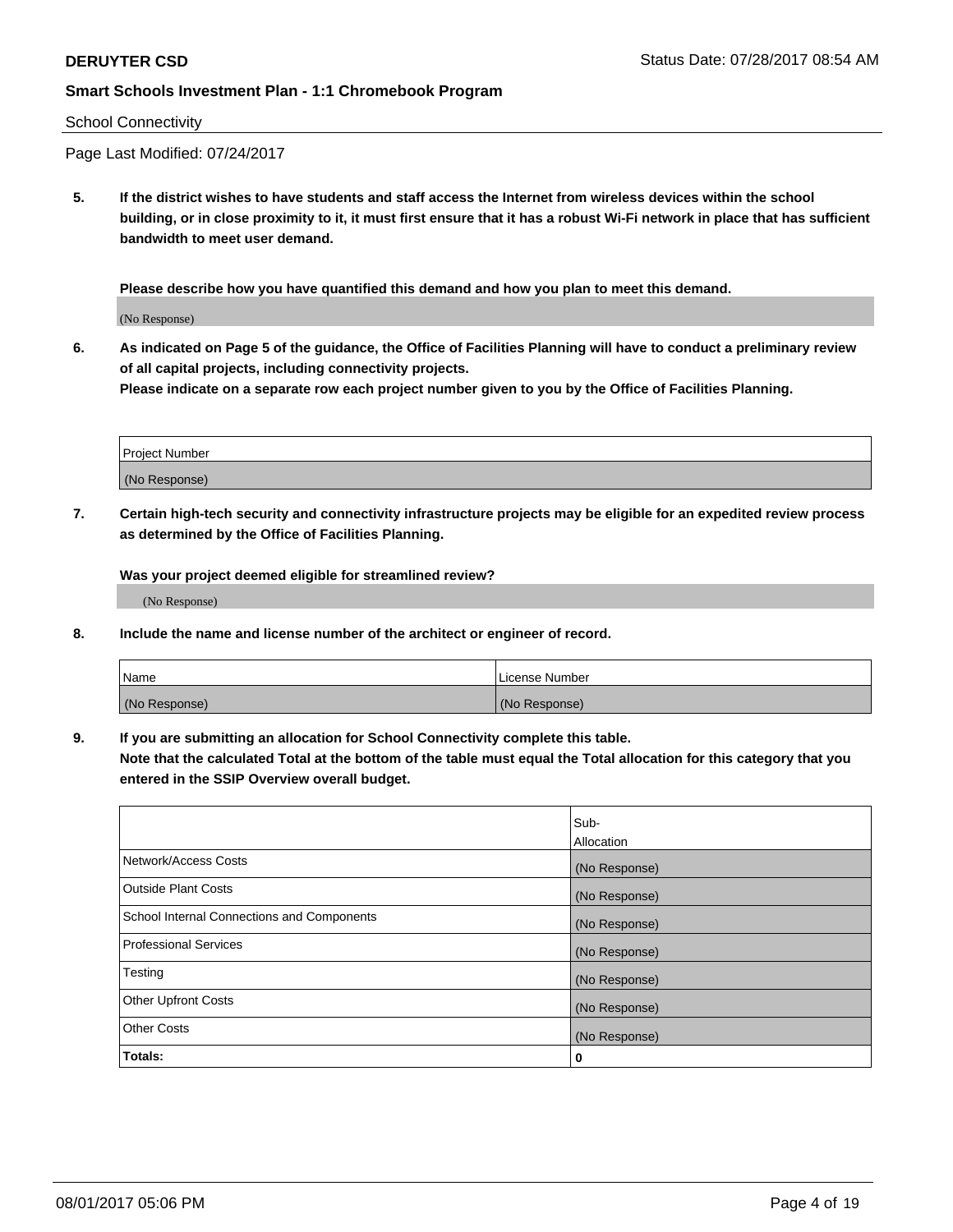#### School Connectivity

Page Last Modified: 07/24/2017

**10. Please detail the type, quantity, per unit cost and total cost of the eligible items under each sub-category. This is especially important for any expenditures listed under the "Other" category. All expenditures must be eligible for tax-exempt financing to be reimbursed through the SSBA. Sufficient detail must be provided so that we can verify this is the case. If you have any questions, please contact us directly through smartschools@nysed.gov. NOTE: Wireless Access Points should be included in this category, not under Classroom Educational Technology, except those that will be loaned/purchased for nonpublic schools.**

| Select the allowable expenditure | Item to be purchased | Quantity      | Cost per Item | Total Cost    |
|----------------------------------|----------------------|---------------|---------------|---------------|
| type.                            |                      |               |               |               |
| Repeat to add another item under |                      |               |               |               |
| each type.                       |                      |               |               |               |
| (No Response)                    | (No Response)        | (No Response) | (No Response) | (No Response) |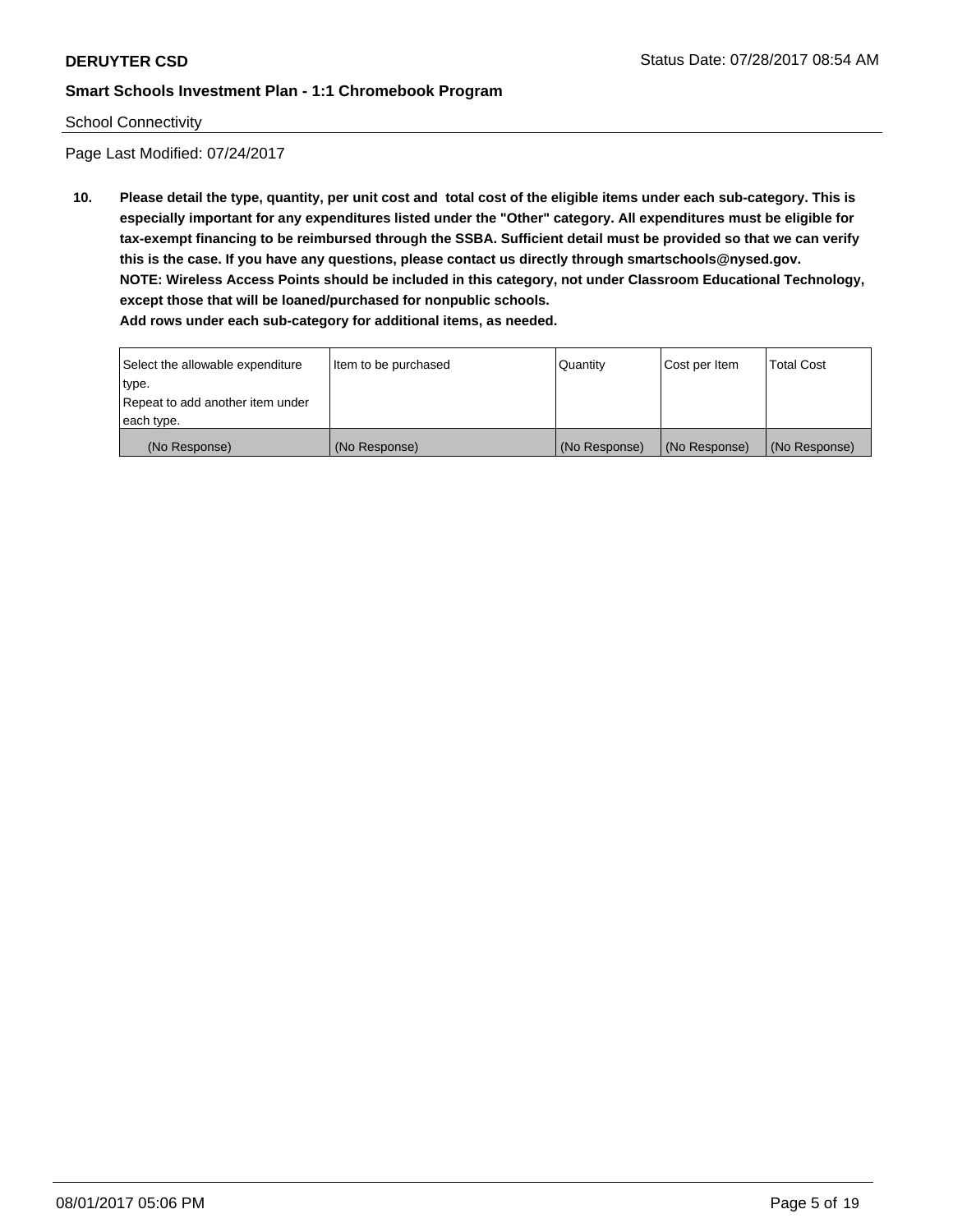Community Connectivity (Broadband and Wireless)

Page Last Modified: 07/24/2017

### **Group 1**

**1. Describe how you intend to use Smart Schools Bond Act funds for high-speed broadband and/or wireless connectivity projects in the community.**

(No Response)

**2. Please describe how the proposed project(s) will promote student achievement and increase student and/or staff access to the Internet in a manner that enhances student learning and/or instruction outside of the school day and/or school building.**

(No Response)

**3. Community connectivity projects must comply with all the necessary local building codes and regulations (building and related permits are not required prior to plan submission).**

 $\Box$  I certify that we will comply with all the necessary local building codes and regulations.

**4. Please describe the physical location of the proposed investment.**

(No Response)

**5. Please provide the initial list of partners participating in the Community Connectivity Broadband Project, along with their Federal Tax Identification (Employer Identification) number.**

| <b>Project Partners</b> | Federal ID#     |
|-------------------------|-----------------|
| (No Response)           | l (No Response) |

**6. If you are submitting an allocation for Community Connectivity, complete this table. Note that the calculated Total at the bottom of the table must equal the Total allocation for this category that you entered in the SSIP Overview overall budget.**

|                                    | Sub-Allocation |
|------------------------------------|----------------|
| Network/Access Costs               | (No Response)  |
| Outside Plant Costs                | (No Response)  |
| <b>Tower Costs</b>                 | (No Response)  |
| <b>Customer Premises Equipment</b> | (No Response)  |
| <b>Professional Services</b>       | (No Response)  |
| Testing                            | (No Response)  |
| <b>Other Upfront Costs</b>         | (No Response)  |
| <b>Other Costs</b>                 | (No Response)  |
| Totals:                            | 0              |

**7. Please detail the type, quantity, per unit cost and total cost of the eligible items under each sub-category. This is especially important for any expenditures listed under the "Other" category. All expenditures must be capital-bond eligible to be reimbursed through the SSBA. If you have any questions, please contact us directly through smartschools@nysed.gov.**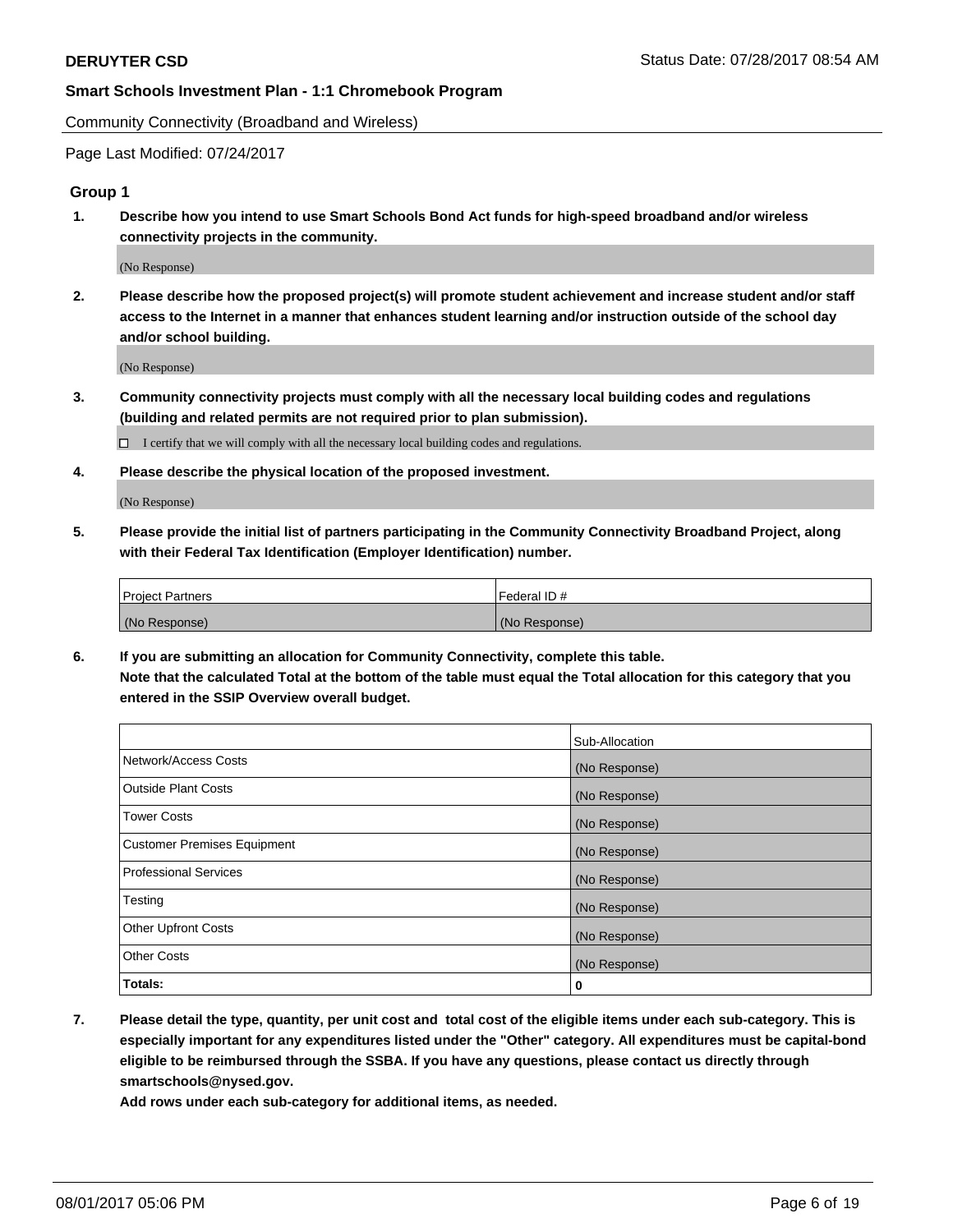Community Connectivity (Broadband and Wireless)

Page Last Modified: 07/24/2017

| Select the allowable expenditure<br>type.<br>Repeat to add another item under | Item to be purchased | Quantity      | Cost per Item | <b>Total Cost</b> |
|-------------------------------------------------------------------------------|----------------------|---------------|---------------|-------------------|
| each type.                                                                    |                      |               |               |                   |
| (No Response)                                                                 | (No Response)        | (No Response) | (No Response) | (No Response)     |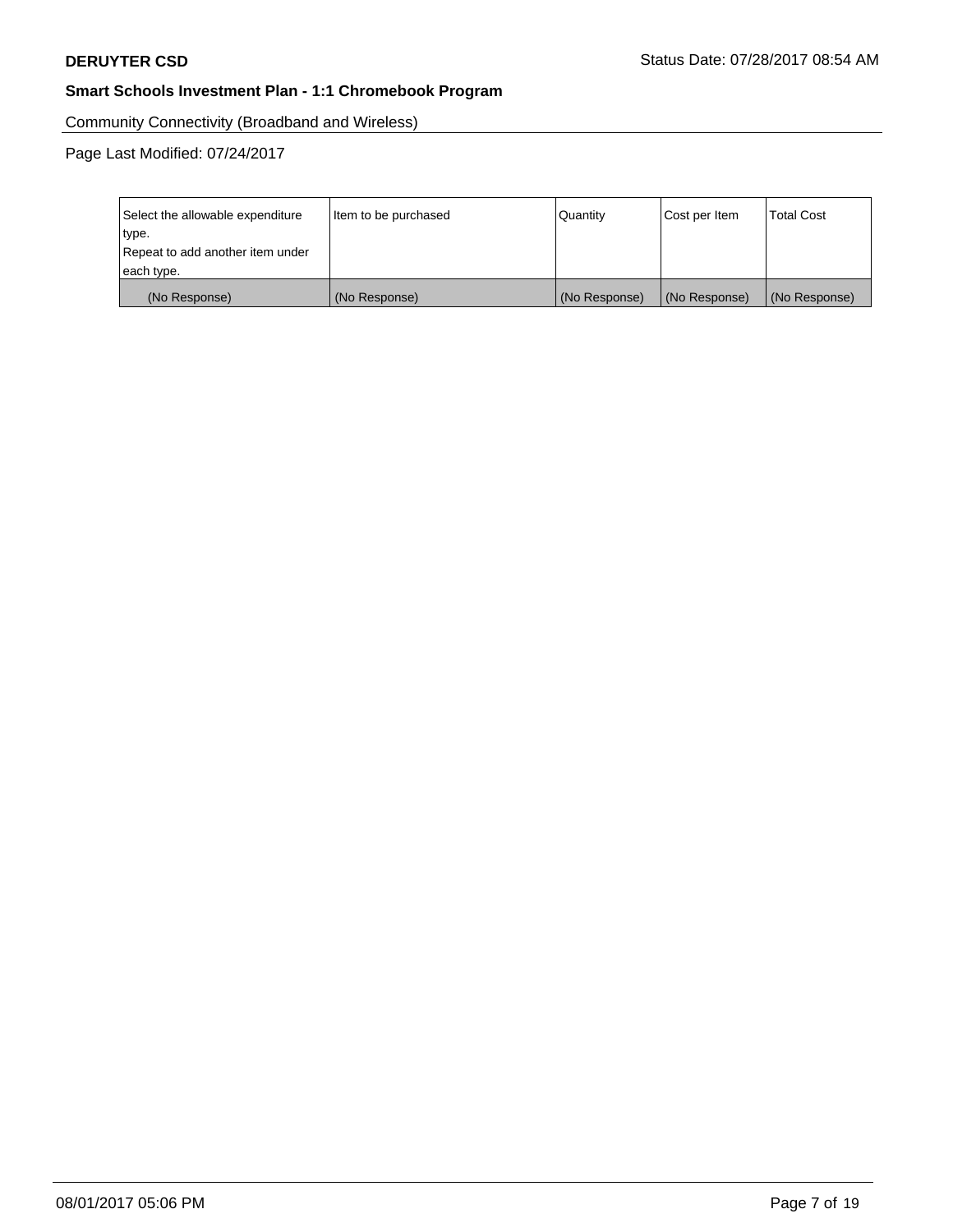## Classroom Learning Technology

Page Last Modified: 07/24/2017

## **Questions**

**1. In order for students and faculty to receive the maximum benefit from the technology made available under the Smart Schools Bond Act, their school buildings must possess sufficient connectivity infrastructure to ensure that devices can be used during the school day. Smart Schools Investment Plans must demonstrate that sufficient infrastructure that meets the Federal Communications Commission's 100 Mbps per 1,000 students standard currently exists in the buildings where new devices will be deployed, or is a planned use of a portion of Smart Schools Bond Act funds, or is under development through another funding source.**

**Smart Schools Bond Act funds used for technology infrastructure or classroom technology investments must increase the number of school buildings that meet or exceed the minimum speed standard of 100 Mbps per 1,000 students and staff within 12 months. This standard may be met on either a contracted 24/7 firm service or a "burstable" capability. If the standard is met under the burstable criteria, it must be:**

**1. Specifically codified in a service contract with a provider, and**

**2. Guaranteed to be available to all students and devices as needed, particularly during periods of high demand, such as computer-based testing (CBT) periods.**

**Please describe how your district already meets or is planning to meet this standard within 12 months of plan submission.**

Our current network connectivity surpasses the FCC minimum speed requirement

- **1a. If a district believes that it will be impossible to meet this standard within 12 months, it may apply for a waiver of this requirement, as described on the Smart Schools website. The waiver must be filed and approved by SED prior to submitting this survey.**
	- $\Box$  By checking this box, you are certifying that the school district has an approved waiver of this requirement on file with the New York State Education Department.

#### **2. Connectivity Speed Calculator (Required)**

|                         | Number of<br><b>Students</b> | Multiply by<br>100 Kbps | Divide by 1000 Current Speed<br>to Convert to<br>Reauired<br>Speed in Mb | lin Mb | Expected<br>Speed to be<br>Attained Within Required<br>12 Months | <b>Expected Date</b><br><b>When</b><br>Speed Will be<br>Met |
|-------------------------|------------------------------|-------------------------|--------------------------------------------------------------------------|--------|------------------------------------------------------------------|-------------------------------------------------------------|
| <b>Calculated Speed</b> | 400                          | 40,000                  | 40                                                                       | 100    | 1000                                                             | currently met                                               |

**3. If the district wishes to have students and staff access the Internet from wireless devices within the school building, or in close proximity to it, it must first ensure that it has a robust Wi-Fi network in place that has sufficient bandwidth to meet user demand.**

**Please describe how you have quantified this demand and how you plan to meet this demand.**

Our district has upgraded to a 1 Gigabit Ethernet backbone. In addition, our proposed network connectivity project upgrades district-wide wireless infrastructure. Additional access-points will be added to the existing WiFi network for greater saturation, speed and user capacity. The proposed project also included new network wiring from each access point to the nearest data closet.

**4. All New York State public school districts are required to complete and submit an Instructional Technology Plan survey to the New York State Education Department in compliance with Section 753 of the Education Law and per Part 100.12 of the Commissioner's Regulations.**

**Districts that include educational technology purchases as part of their Smart Schools Investment Plan must have a submitted and approved Instructional Technology Plan survey on file with the New York State Education Department.**

By checking this box, you are certifying that the school district has an approved Instructional Technology Plan survey on file with the New York State Education Department.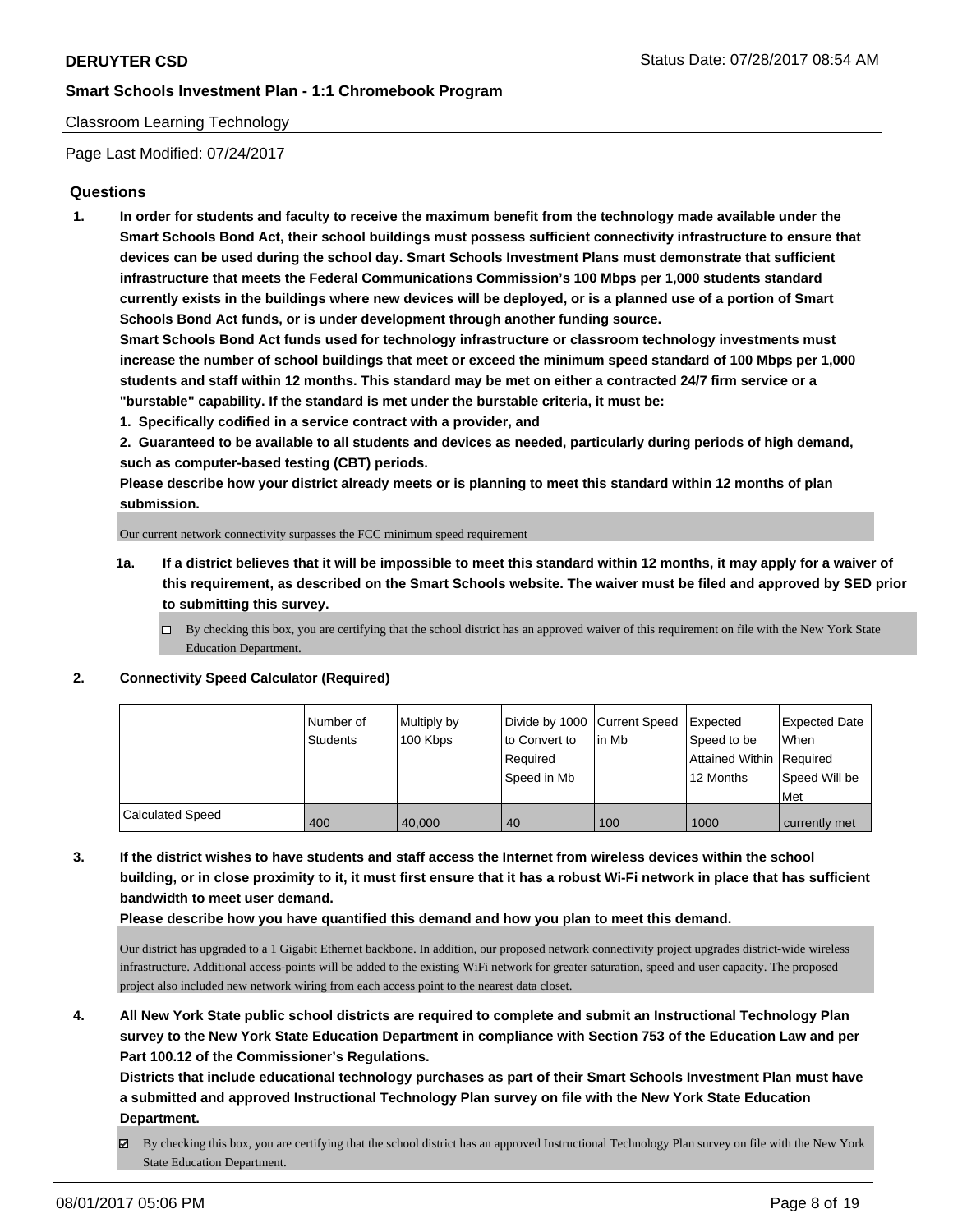#### Classroom Learning Technology

Page Last Modified: 07/24/2017

**5. Describe the devices you intend to purchase and their compatibility with existing or planned platforms or systems. Specifically address the adequacy of each facility's electrical, HVAC and other infrastructure necessary to install and support the operation of the planned technology.**

We are looking to purchase HP Chromebook models 11G5 (#X9U02UT#ABA) for our students and HP Chromebook 14 G4 (#T4M32UT#ABA) for our faculty and staff. These devices will work with our existing and proposed infrastructure to allow access to tools to enhance education.

#### **6. Describe how the proposed technology purchases will:**

- **> enhance differentiated instruction;**
- **> expand student learning inside and outside the classroom;**
- **> benefit students with disabilities and English language learners; and**
- **> contribute to the reduction of other learning gaps that have been identified within the district.**

**The expectation is that districts will place a priority on addressing the needs of students who struggle to succeed in a rigorous curriculum. Responses in this section should specifically address this concern and align with the district's Instructional Technology Plan (in particular Question 2 of E. Curriculum and Instruction: "Does the district's instructional technology plan address the needs of students with disabilities to ensure equitable access to instruction, materials and assessments?" and Question 3 of the same section: "Does the district's instructional technology plan address the provision of assistive technology specifically for students with disabilities to ensure access to and participation in the general curriculum?"**

DeRuyter Central School has developed the 1:1 Chromebook program to ensure that all students, grades 2-10, have an equal opportunity to use technology to promote achievement and have access to a variety of learning opportunities. With these devices, Students will have the ability to have access to class and school resources, class materials, word processing, presentation creation, internet access to all pertinent websites and applications, and direct communication with teachers at all times during the school day. In addition, the robust inventory of Chromebook applications and websites (specifically with Google Apps for Education) will provide our faculty and staff with a myriad of opportunities to implement authentic differentiated instruction for our students. Students will be able to more choice in the delivery of instruction, obtain multiple resources, leveled readings, audio/video lessons, opportunities to collaborate, create and obtain immediate academic feedback from teachers and peers. These interactions with technology will boost each student's opportunities to learn crucial 21st Century Learning skills.

Most importantly, the 1:1 Chromebook program will provide our teacher the chance to individualize instruction for our students with disabilities and English language learners. Teachers will be able to provide these students with differentiated lessons and materials through varied multi-media opportunities and online tools (a variety of video lessons, leveled/translated readings, text-to-speech tools, etc.) Teachers will be able to accommodate students with the personalized instruction and tools each student needs regardless of learning style.

It is our district's goal to harness the new devices and technology to provide all our students with the on-demand assistance that can aid them in and out of the classroom. The new technology will encourage students to develop independence and more control with their learning experience. We are confident this immediate access to engaging educational tools will support the closing of the achievement gaps in our district.

# **7. Where appropriate, describe how the proposed technology purchases will enhance ongoing communication with parents and other stakeholders and help the district facilitate technology-based regional partnerships, including distance learning and other efforts.**

The 1:1 Chromebook program includes the use of Google Apps for Education services. These services include the ability for teachers to communicate with parents through direct contact (email) and the ability to share student work, progress and reports through a variety of communication and educational applications/websites. Teachers, staff, administrators, students and parents will all have opportunities to view and comment on student work and progress. In addition, teachers and students will be able to gain access through any number of online/distance learning opportunities through the Chromebook's webcam tools and online streaming platforms.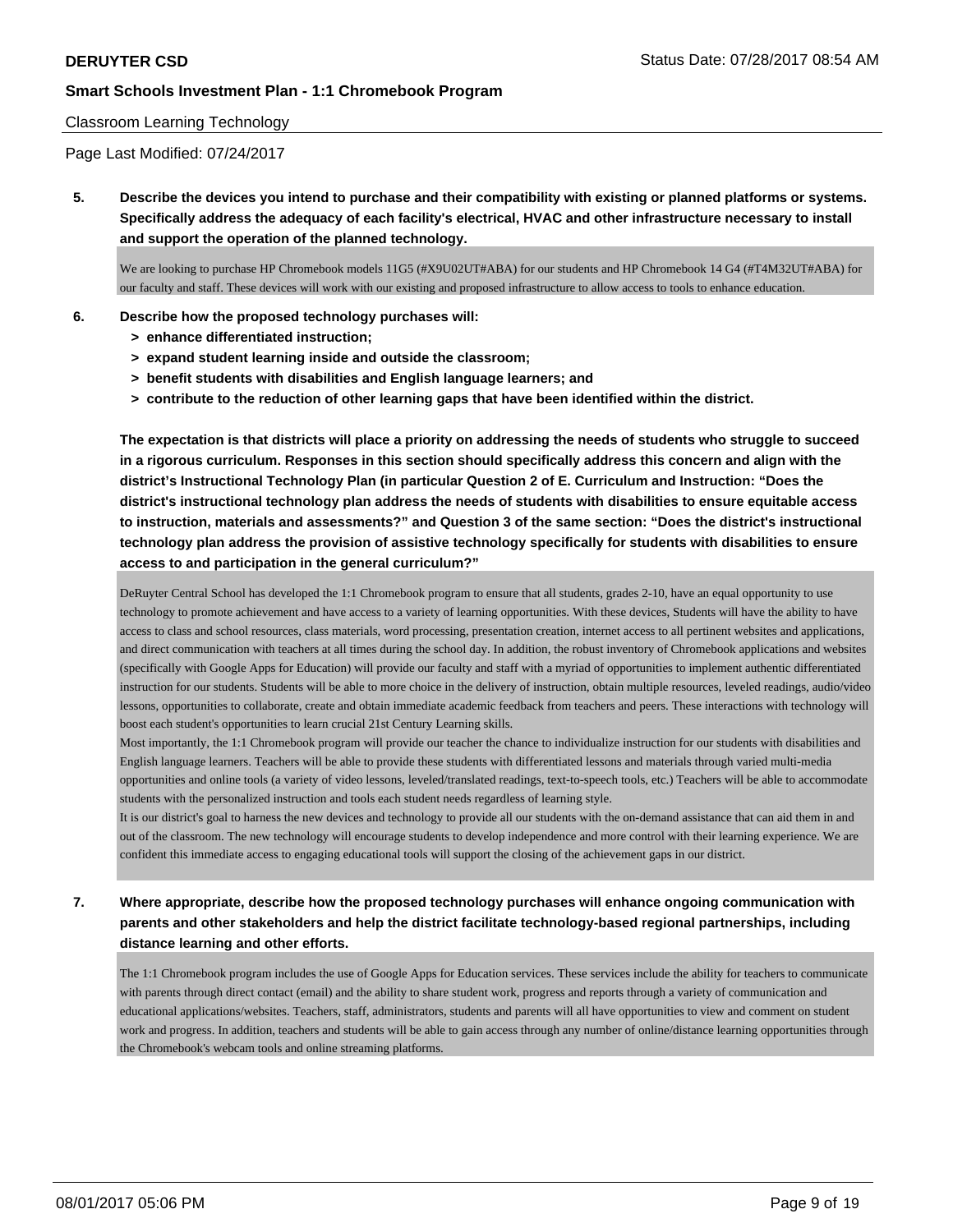#### Classroom Learning Technology

Page Last Modified: 07/24/2017

**8. Describe the district's plan to provide professional development to ensure that administrators, teachers and staff can employ the technology purchased to enhance instruction successfully.**

**Note: This response should be aligned and expanded upon in accordance with your district's response to Question 1 of F. Professional Development of your Instructional Technology Plan: "Please provide a summary of professional development offered to teachers and staff, for the time period covered by this plan, to support technology to enhance teaching and learning. Please include topics, audience and method of delivery within your summary."**

In implementing the 1:1 Chromebook program, it is DeRuyter Central School's goal to provide professional staff development to support the growth of technology skills and curricular integration strategies continues to be a high priority. It is the district's expectation that all teachers with be proficient in the use of the Chromebook (and the accompanying applications and online tools) in order to best serve our student population. Faculty and staff will be instructed in the basic operations of the Chromebooks, introduced to the Google Apps for Education suite (most notably Google Drive, Documents, Sheets, Slides, GMail and Forms). In addition, teachers and staff will be trained on Goggle Classroom. Our faculty and staff will be provided with the necessary ongoing training to ensure that everyone is able to integrate these technologies into their classroom. The District will provide professional development focused on the needs of specific groups of teachers and/or individuals in all curricular areas. These opportunities will include training in the use and integration of specific hardware and software. Ongoing follow-up and support is critical to skill development, maintenance, and professional growth. We remain committed to a system of development that meets the diverse needs of our staff. Teachers and staff will have multiple opportunities to begin or continue their knowledge of this technology. These opportunities will be provide through:

- Workshop/Conference opportunities during the school day, after school hours and during the summer
- OCM BOCES/CNYRIC coordinated workshops/conferences
- Hands-on support for specific projects by the District technology staff
- Peer coaching
- Individual coaching and mentoring sessions offered during teacher preparation time on topics specific to individual needs
- **9. Districts must contact the SUNY/CUNY teacher preparation program that supplies the largest number of the district's new teachers to request advice on innovative uses and best practices at the intersection of pedagogy and educational technology.**
	- $\boxtimes$  By checking this box, you certify that you have contacted the SUNY/CUNY teacher preparation program that supplies the largest number of your new teachers to request advice on these issues.
	- **9a. Please enter the name of the SUNY or CUNY Institution that you contacted.**

SUNY Cortland

**9b. Enter the primary Institution phone number.**

6077532011

**9c. Enter the name of the contact person with whom you consulted and/or will be collaborating with on innovative uses of technology and best practices.**

Kimberly Rombach

**10. A district whose Smart Schools Investment Plan proposes the purchase of technology devices and other hardware must account for nonpublic schools in the district.**

#### **Are there nonpublic schools within your school district?**

Yes

 $\boxtimes$  No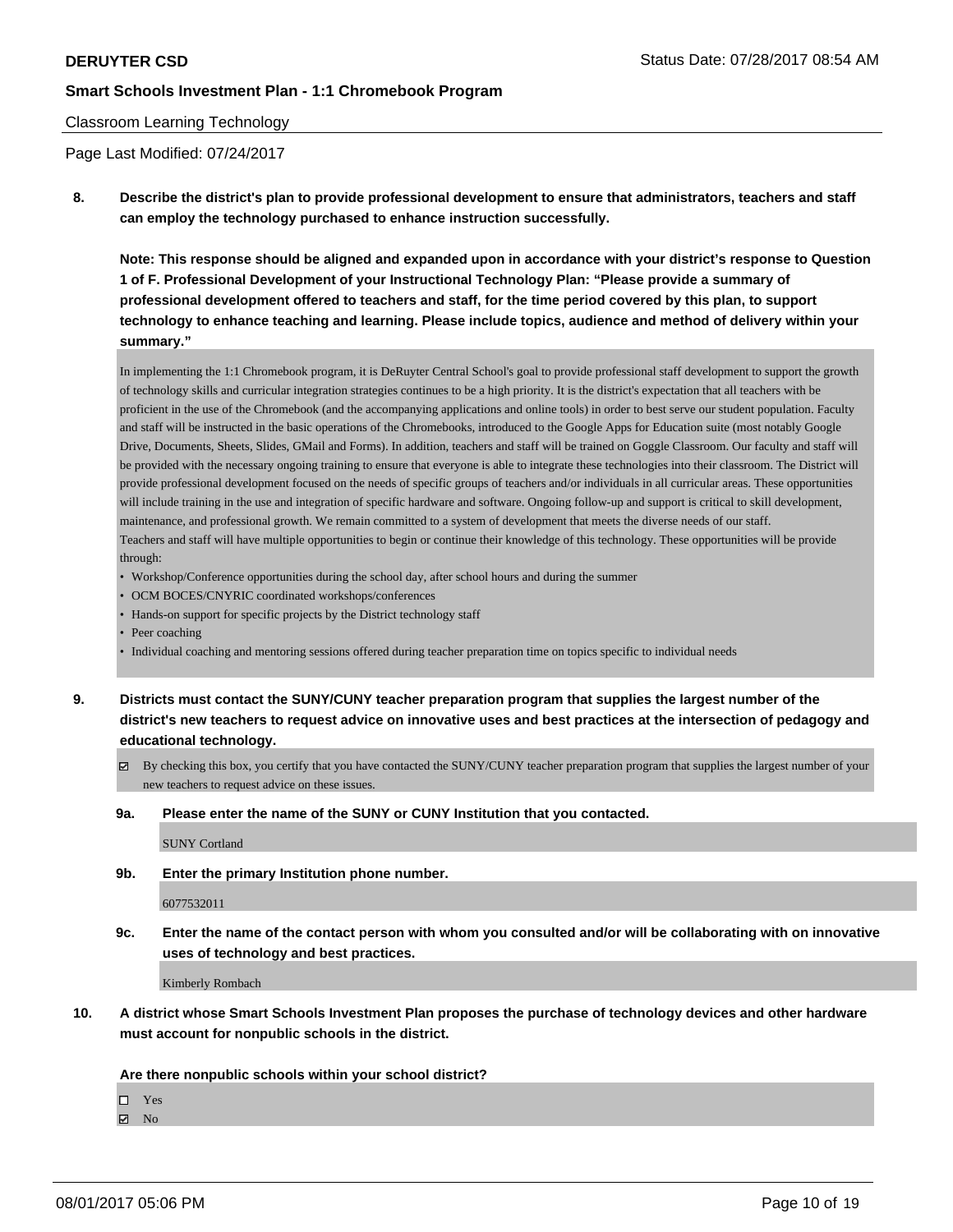#### Classroom Learning Technology

Page Last Modified: 07/24/2017

#### **11. Nonpublic Classroom Technology Loan Calculator**

**The Smart Schools Bond Act provides that any Classroom Learning Technology purchases made using Smart Schools funds shall be lent, upon request, to nonpublic schools in the district. However, no school district shall be required to loan technology in amounts greater than the total obtained and spent on technology pursuant to the Smart Schools Bond Act and the value of such loan may not exceed the total of \$250 multiplied by the nonpublic school enrollment in the base year at the time of enactment.**

**See:**

**http://www.p12.nysed.gov/mgtserv/smart\_schools/docs/Smart\_Schools\_Bond\_Act\_Guidance\_04.27.15\_Final.pdf.**

|                                       | 1. Classroom<br>Technology<br>Sub-allocation | 2. Public<br>Enrollment<br>$(2014-15)$ | 3. Nonpublic<br>Enrollment<br>$(2014-15)$ | l 4. Sum of<br>l Public and<br>l Nonpublic<br>l Enrollment | 15. Total Per<br>Pupil Sub-<br>lallocation | 6. Total<br>Nonpublic Loan  <br>Amount                                                        |
|---------------------------------------|----------------------------------------------|----------------------------------------|-------------------------------------------|------------------------------------------------------------|--------------------------------------------|-----------------------------------------------------------------------------------------------|
| Calculated Nonpublic Loan<br>l Amount |                                              |                                        |                                           |                                                            |                                            | (No Response)   (No Response)   (No Response)   (No Response)   (No Response)   (No Response) |

**12. To ensure the sustainability of technology purchases made with Smart Schools funds, districts must demonstrate a long-term plan to maintain and replace technology purchases supported by Smart Schools Bond Act funds. This sustainability plan shall demonstrate a district's capacity to support recurring costs of use that are ineligible for Smart Schools Bond Act funding such as device maintenance, technical support, Internet and wireless fees, maintenance of hotspots, staff professional development, building maintenance and the replacement of incidental items. Further, such a sustainability plan shall include a long-term plan for the replacement of purchased devices and equipment at the end of their useful life with other funding sources.**

 $\boxtimes$  By checking this box, you certify that the district has a sustainability plan as described above.

**13. Districts must ensure that devices purchased with Smart Schools Bond funds will be distributed, prepared for use, maintained and supported appropriately. Districts must maintain detailed device inventories in accordance with generally accepted accounting principles.**

By checking this box, you certify that the district has a distribution and inventory management plan and system in place.

**14. If you are submitting an allocation for Classroom Learning Technology complete this table. Note that the calculated Total at the bottom of the table must equal the Total allocation for this category that you entered in the SSIP Overview overall budget.**

|                         | Sub-Allocation |
|-------------------------|----------------|
| Interactive Whiteboards | $\overline{0}$ |
| Computer Servers        | $\overline{0}$ |
| Desktop Computers       | $\overline{0}$ |
| Laptop Computers        | 33,800         |
| <b>Tablet Computers</b> | $\overline{0}$ |
| <b>Other Costs</b>      | 5,000          |
| Totals:                 | 38,800         |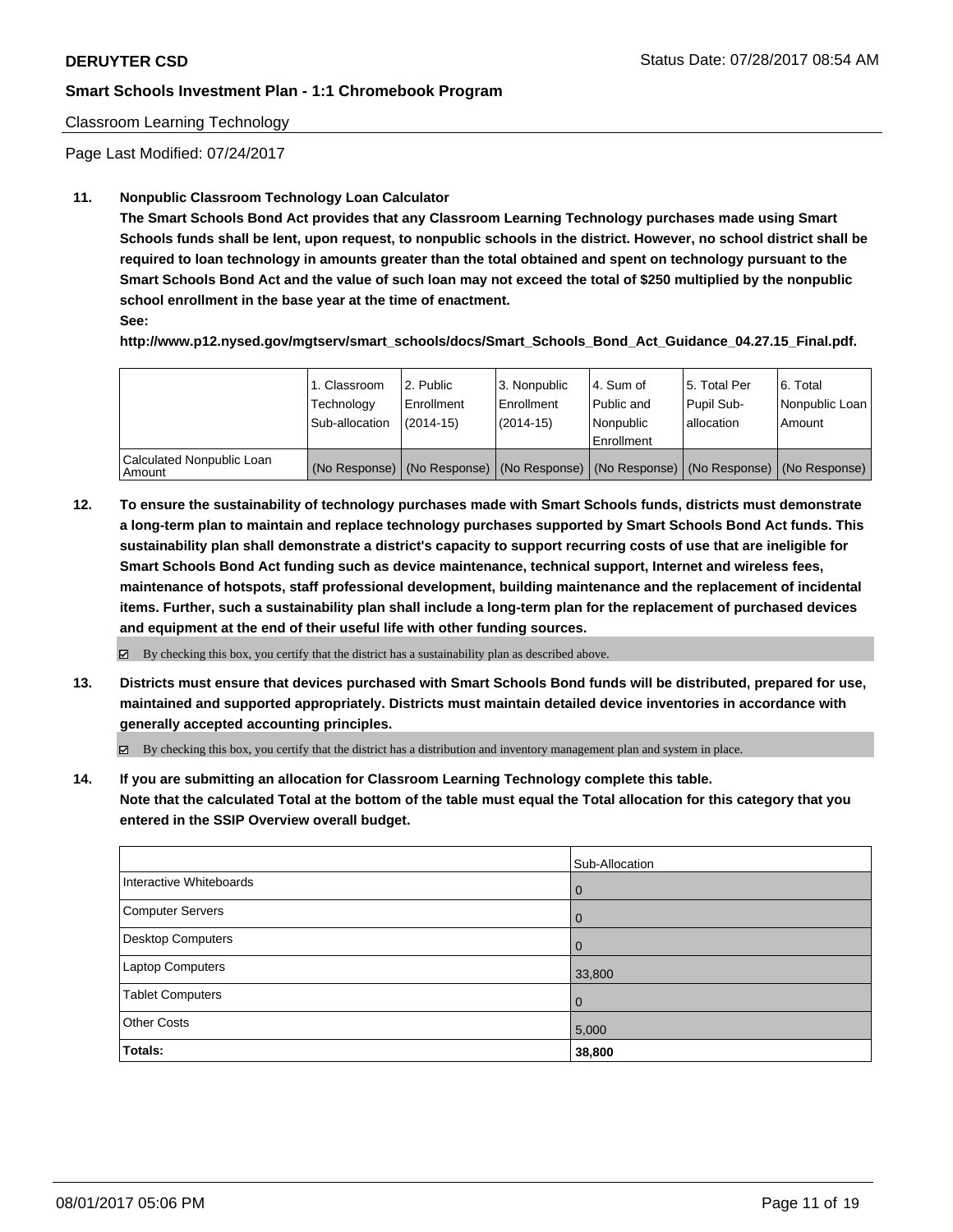## Classroom Learning Technology

Page Last Modified: 07/24/2017

**15. Please detail the type, quantity, per unit cost and total cost of the eligible items under each sub-category. This is especially important for any expenditures listed under the "Other" category. All expenditures must be capital-bond eligible to be reimbursed through the SSBA. If you have any questions, please contact us directly through smartschools@nysed.gov.**

**Please specify in the "Item to be Purchased" field which specific expenditures and items are planned to meet the district's nonpublic loan requirement, if applicable.**

**NOTE: Wireless Access Points that will be loaned/purchased for nonpublic schools should ONLY be included in this category, not under School Connectivity, where public school districts would list them. Add rows under each sub-category for additional items, as needed.**

| Select the allowable expenditure | Iltem to be Purchased                       | Quantity | Cost per Item | <b>Total Cost</b> |
|----------------------------------|---------------------------------------------|----------|---------------|-------------------|
| type.                            |                                             |          |               |                   |
| Repeat to add another item under |                                             |          |               |                   |
| each type.                       |                                             |          |               |                   |
| <b>Laptop Computers</b>          | HP Chromebook 11 G5                         | 170      | 160           | 27,200            |
| <b>Laptop Computers</b>          | HP Chromebook 14 G4                         | 30       | 220           | 6,600             |
| <b>Other Costs</b>               | Google Chrome Management Console<br>License | 200      | 25            | 5,000             |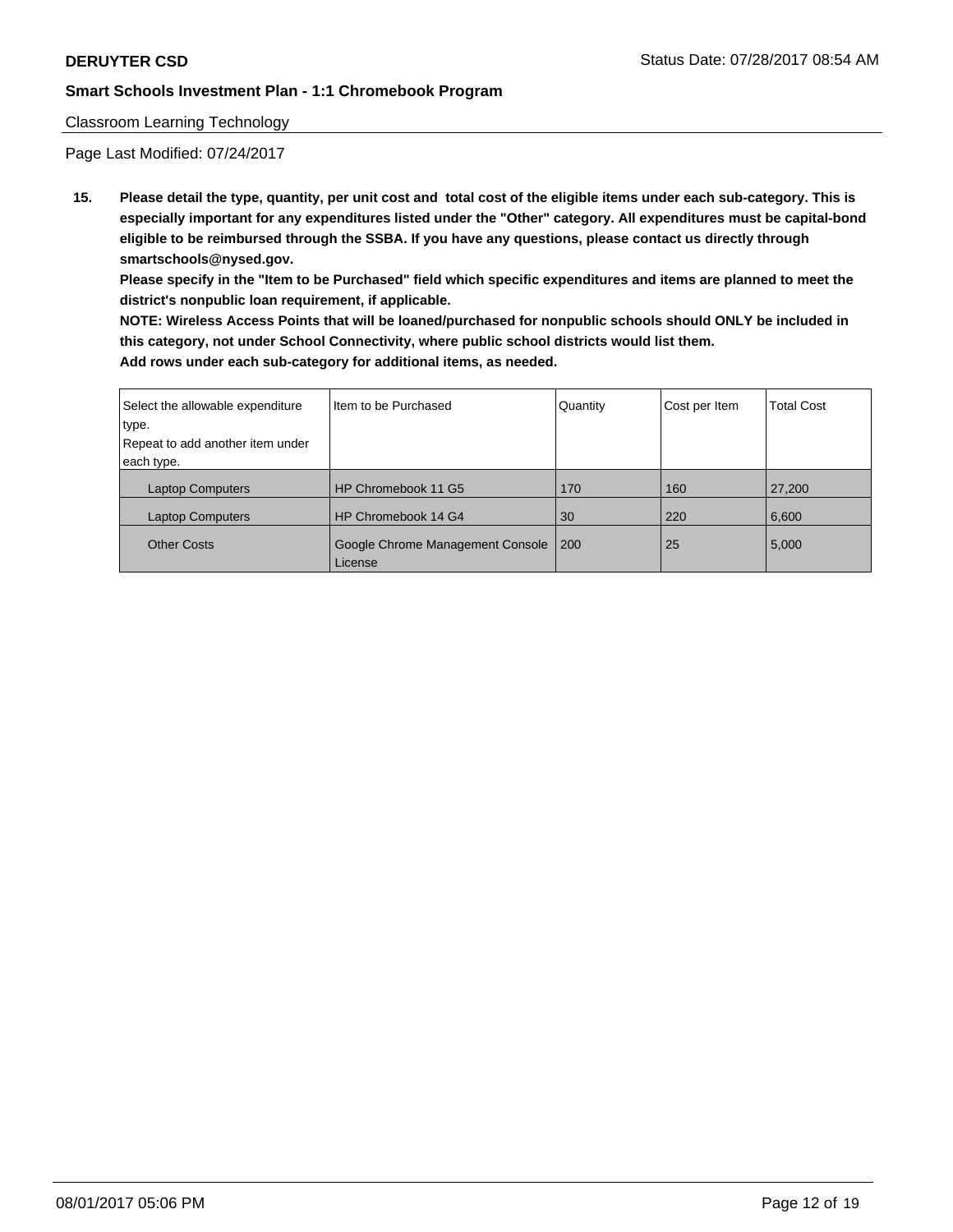#### Pre-Kindergarten Classrooms

Page Last Modified: 06/22/2017

### **Group 1**

**1. Provide information regarding how and where the district is currently serving pre-kindergarten students and justify the need for additional space with enrollment projections over 3 years.**

(No Response)

- **2. Describe the district's plan to construct, enhance or modernize education facilities to accommodate prekindergarten programs. Such plans must include:**
	- **Specific descriptions of what the district intends to do to each space;**
	- **An affirmation that pre-kindergarten classrooms will contain a minimum of 900 square feet per classroom;**
	- **The number of classrooms involved;**
	- **The approximate construction costs per classroom; and**
	- **Confirmation that the space is district-owned or has a long-term lease that exceeds the probable useful life of the improvements.**

(No Response)

**3. Smart Schools Bond Act funds may only be used for capital construction costs. Describe the type and amount of additional funds that will be required to support ineligible ongoing costs (e.g. instruction, supplies) associated with any additional pre-kindergarten classrooms that the district plans to add.**

(No Response)

**4. All plans and specifications for the erection, repair, enlargement or remodeling of school buildings in any public school district in the State must be reviewed and approved by the Commissioner. Districts that plan capital projects using their Smart Schools Bond Act funds will undergo a Preliminary Review Process by the Office of Facilities Planning.**

**Please indicate on a separate row each project number given to you by the Office of Facilities Planning.**

| Project Number |  |
|----------------|--|
| (No Response)  |  |

**5. If you have made an allocation for Pre-Kindergarten Classrooms, complete this table. Note that the calculated Total at the bottom of the table must equal the Total allocation for this category that you entered in the SSIP Overview overall budget.**

| Totals:                                  | 0              |
|------------------------------------------|----------------|
| Other Costs                              | (No Response)  |
| Enhance/Modernize Educational Facilities | (No Response)  |
| Construct Pre-K Classrooms               | (No Response)  |
|                                          | Sub-Allocation |

**6. Please detail the type, quantity, per unit cost and total cost of the eligible items under each sub-category. This is especially important for any expenditures listed under the "Other" category. All expenditures must be capital-bond eligible to be reimbursed through the SSBA. If you have any questions, please contact us directly through smartschools@nysed.gov.**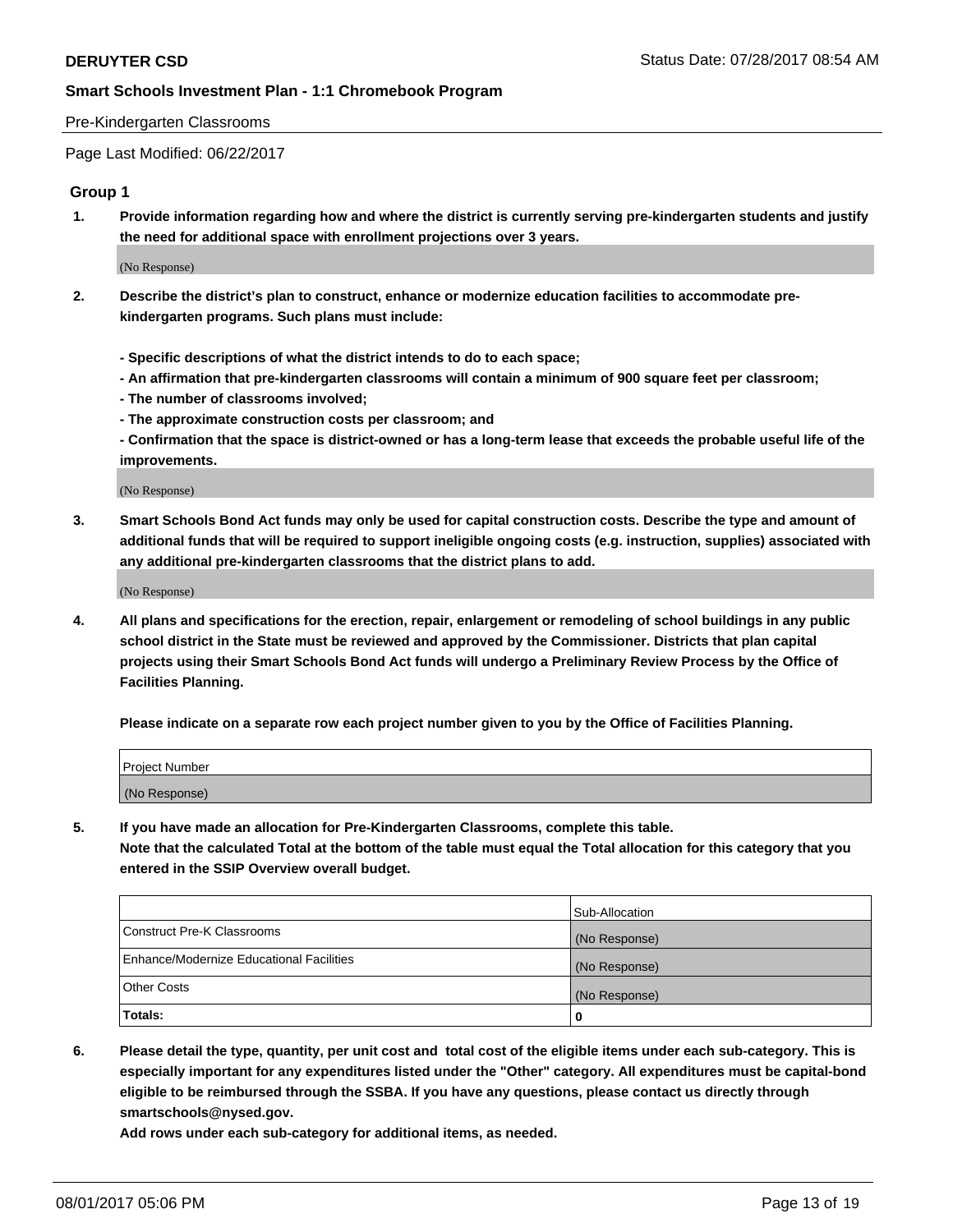# Pre-Kindergarten Classrooms

Page Last Modified: 06/22/2017

| Select the allowable expenditure | Item to be purchased | Quantity      | Cost per Item | <b>Total Cost</b> |
|----------------------------------|----------------------|---------------|---------------|-------------------|
| type.                            |                      |               |               |                   |
| Repeat to add another item under |                      |               |               |                   |
| each type.                       |                      |               |               |                   |
| (No Response)                    | (No Response)        | (No Response) | (No Response) | (No Response)     |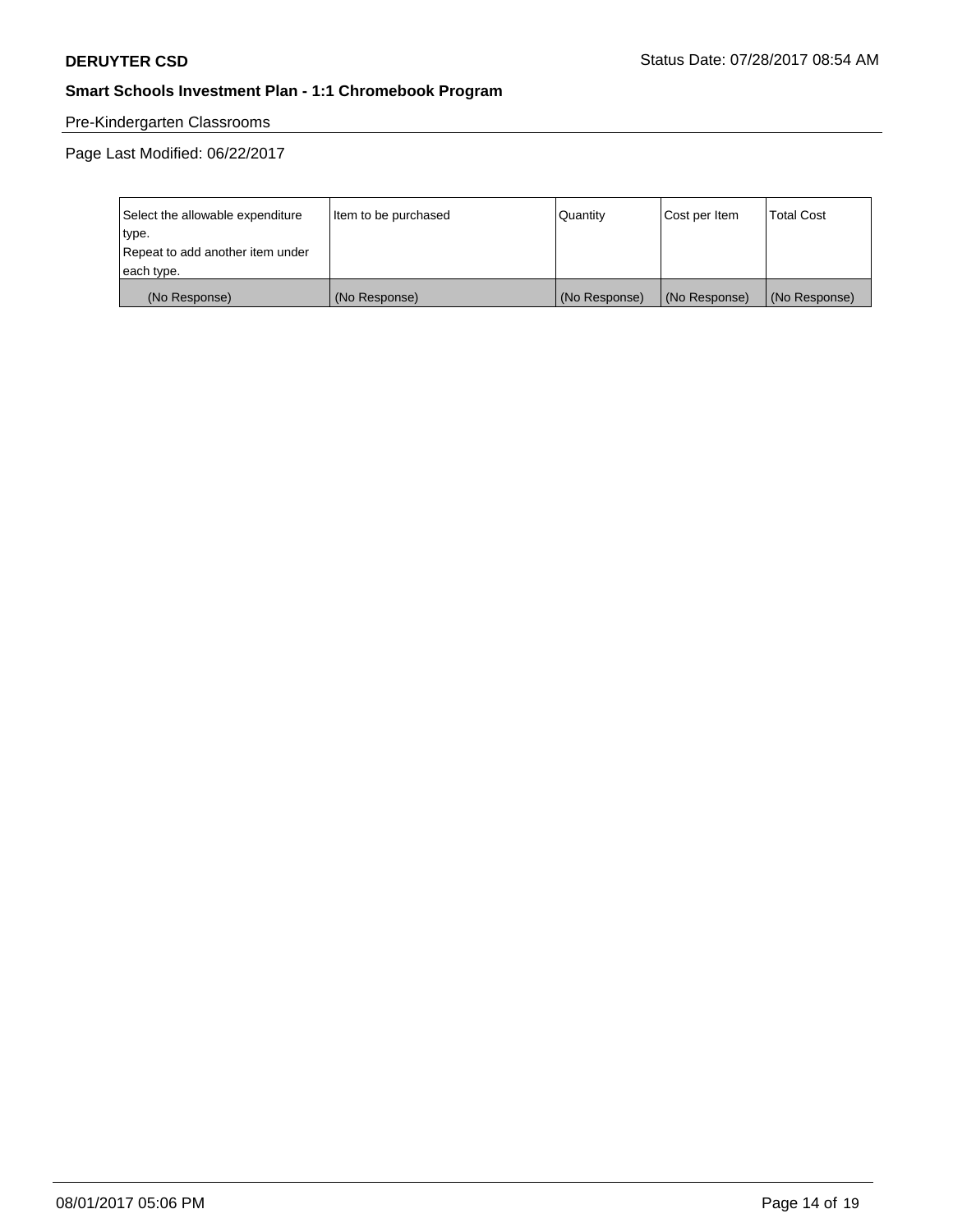Replace Transportable Classrooms

Page Last Modified: 06/22/2017

### **Group 1**

**1. Describe the district's plan to construct, enhance or modernize education facilities to provide high-quality instructional space by replacing transportable classrooms.**

(No Response)

**2. All plans and specifications for the erection, repair, enlargement or remodeling of school buildings in any public school district in the State must be reviewed and approved by the Commissioner. Districts that plan capital projects using their Smart Schools Bond Act funds will undergo a Preliminary Review Process by the Office of Facilities Planning.**

**Please indicate on a separate row each project number given to you by the Office of Facilities Planning.**

| Project Number |  |
|----------------|--|
| (No Response)  |  |

**3. For large projects that seek to blend Smart Schools Bond Act dollars with other funds, please note that Smart Schools Bond Act funds can be allocated on a pro rata basis depending on the number of new classrooms built that directly replace transportable classroom units.**

**If a district seeks to blend Smart Schools Bond Act dollars with other funds describe below what other funds are being used and what portion of the money will be Smart Schools Bond Act funds.**

(No Response)

**4. If you have made an allocation for Replace Transportable Classrooms, complete this table. Note that the calculated Total at the bottom of the table must equal the Total allocation for this category that you entered in the SSIP Overview overall budget.**

|                                                | Sub-Allocation |
|------------------------------------------------|----------------|
| Construct New Instructional Space              | (No Response)  |
| Enhance/Modernize Existing Instructional Space | (No Response)  |
| Other Costs                                    | (No Response)  |
| Totals:                                        | 0              |

**5. Please detail the type, quantity, per unit cost and total cost of the eligible items under each sub-category. This is especially important for any expenditures listed under the "Other" category. All expenditures must be capital-bond eligible to be reimbursed through the SSBA. If you have any questions, please contact us directly through smartschools@nysed.gov.**

| Select the allowable expenditure | Item to be purchased | Quantity      | Cost per Item | <b>Total Cost</b> |
|----------------------------------|----------------------|---------------|---------------|-------------------|
| type.                            |                      |               |               |                   |
| Repeat to add another item under |                      |               |               |                   |
| each type.                       |                      |               |               |                   |
| (No Response)                    | (No Response)        | (No Response) | (No Response) | (No Response)     |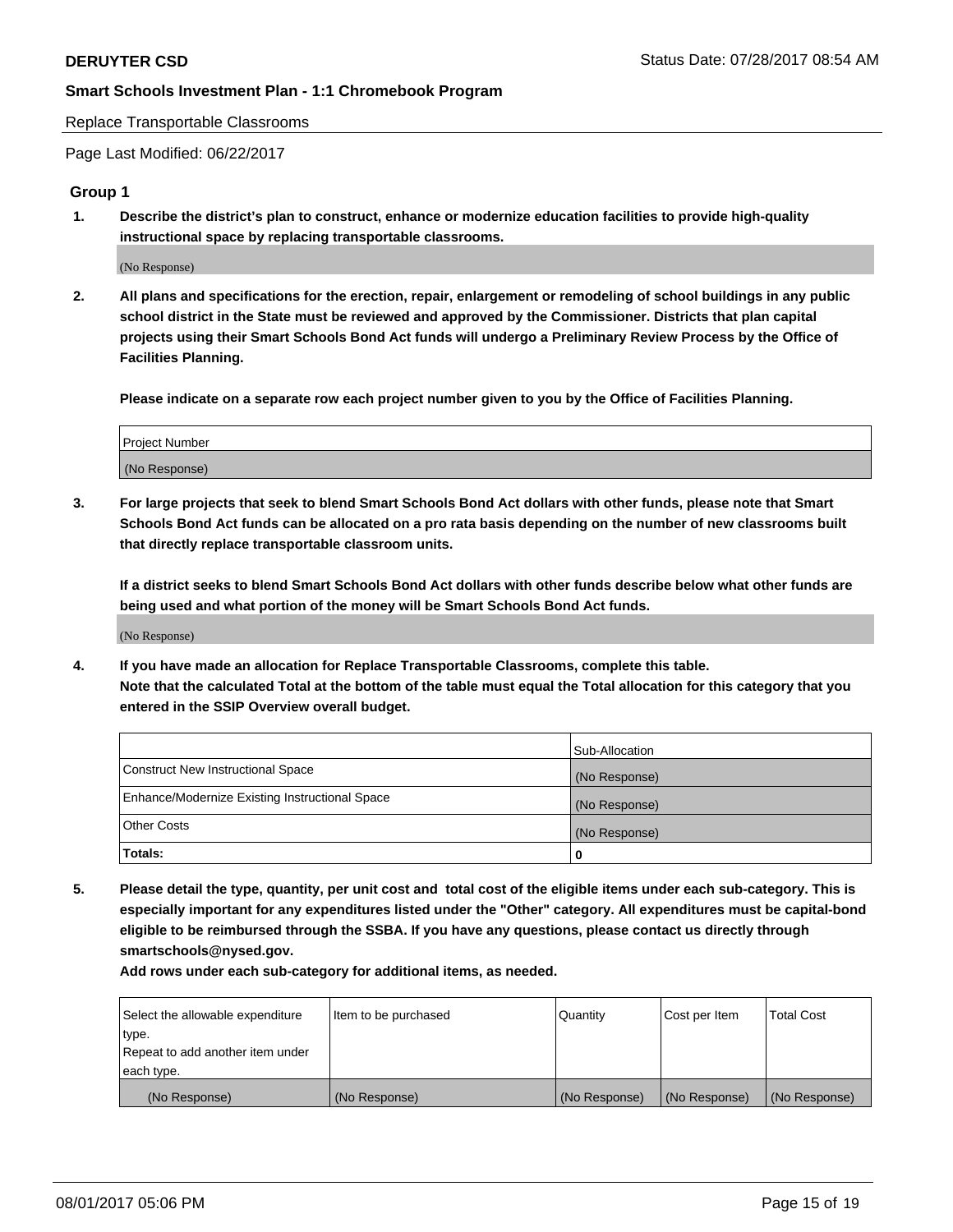#### High-Tech Security Features

Page Last Modified: 06/22/2017

### **Group 1**

**1. Describe how you intend to use Smart Schools Bond Act funds to install high-tech security features in school buildings and on school campuses.**

(No Response)

**2. All plans and specifications for the erection, repair, enlargement or remodeling of school buildings in any public school district in the State must be reviewed and approved by the Commissioner. Districts that plan capital projects using their Smart Schools Bond Act funds will undergo a Preliminary Review Process by the Office of Facilities Planning.** 

**Please indicate on a separate row each project number given to you by the Office of Facilities Planning.**

| Project Number |  |
|----------------|--|
|                |  |
|                |  |
|                |  |
| (No Response)  |  |
|                |  |

- **3. Was your project deemed eligible for streamlined Review?**
	- Yes  $\hfill \square$  No
- **4. Include the name and license number of the architect or engineer of record.**

| <b>Name</b>   | License Number |
|---------------|----------------|
| (No Response) | (No Response)  |

**5. If you have made an allocation for High-Tech Security Features, complete this table. Note that the calculated Total at the bottom of the table must equal the Total allocation for this category that you entered in the SSIP Overview overall budget.**

|                                                      | Sub-Allocation |
|------------------------------------------------------|----------------|
| Capital-Intensive Security Project (Standard Review) | (No Response)  |
| <b>Electronic Security System</b>                    | (No Response)  |
| <b>Entry Control System</b>                          | (No Response)  |
| Approved Door Hardening Project                      | (No Response)  |
| <b>Other Costs</b>                                   | (No Response)  |
| Totals:                                              | 0              |

**6. Please detail the type, quantity, per unit cost and total cost of the eligible items under each sub-category. This is especially important for any expenditures listed under the "Other" category. All expenditures must be capital-bond eligible to be reimbursed through the SSBA. If you have any questions, please contact us directly through smartschools@nysed.gov.**

| (No Response)                    | (No Response)        | (No Response)   | (No Response) | (No Response)     |
|----------------------------------|----------------------|-----------------|---------------|-------------------|
| each type.                       |                      |                 |               |                   |
| Repeat to add another item under |                      |                 |               |                   |
| type.                            |                      |                 |               |                   |
| Select the allowable expenditure | Item to be purchased | <b>Quantity</b> | Cost per Item | <b>Total Cost</b> |
|                                  |                      |                 |               |                   |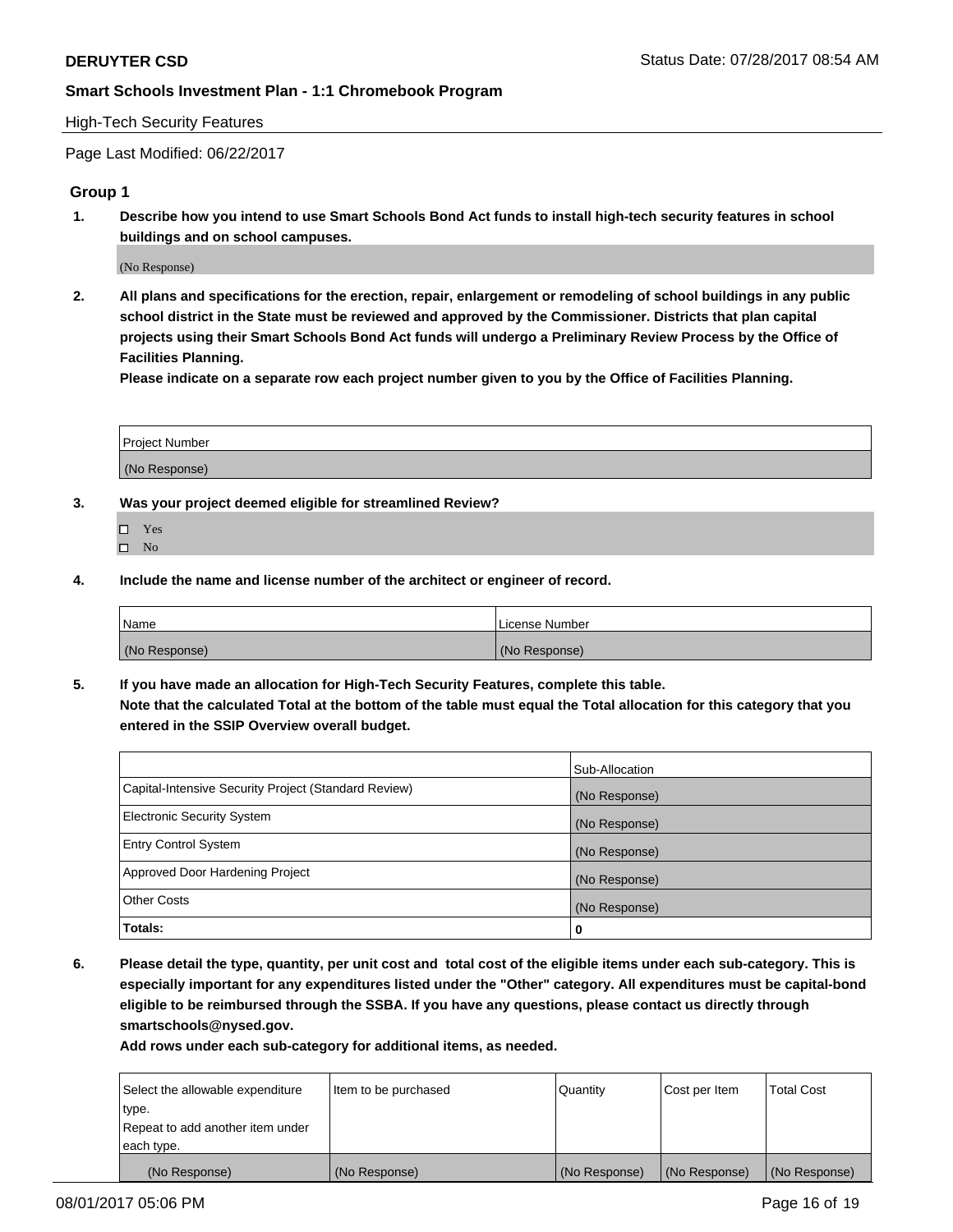High-Tech Security Features

Page Last Modified: 06/22/2017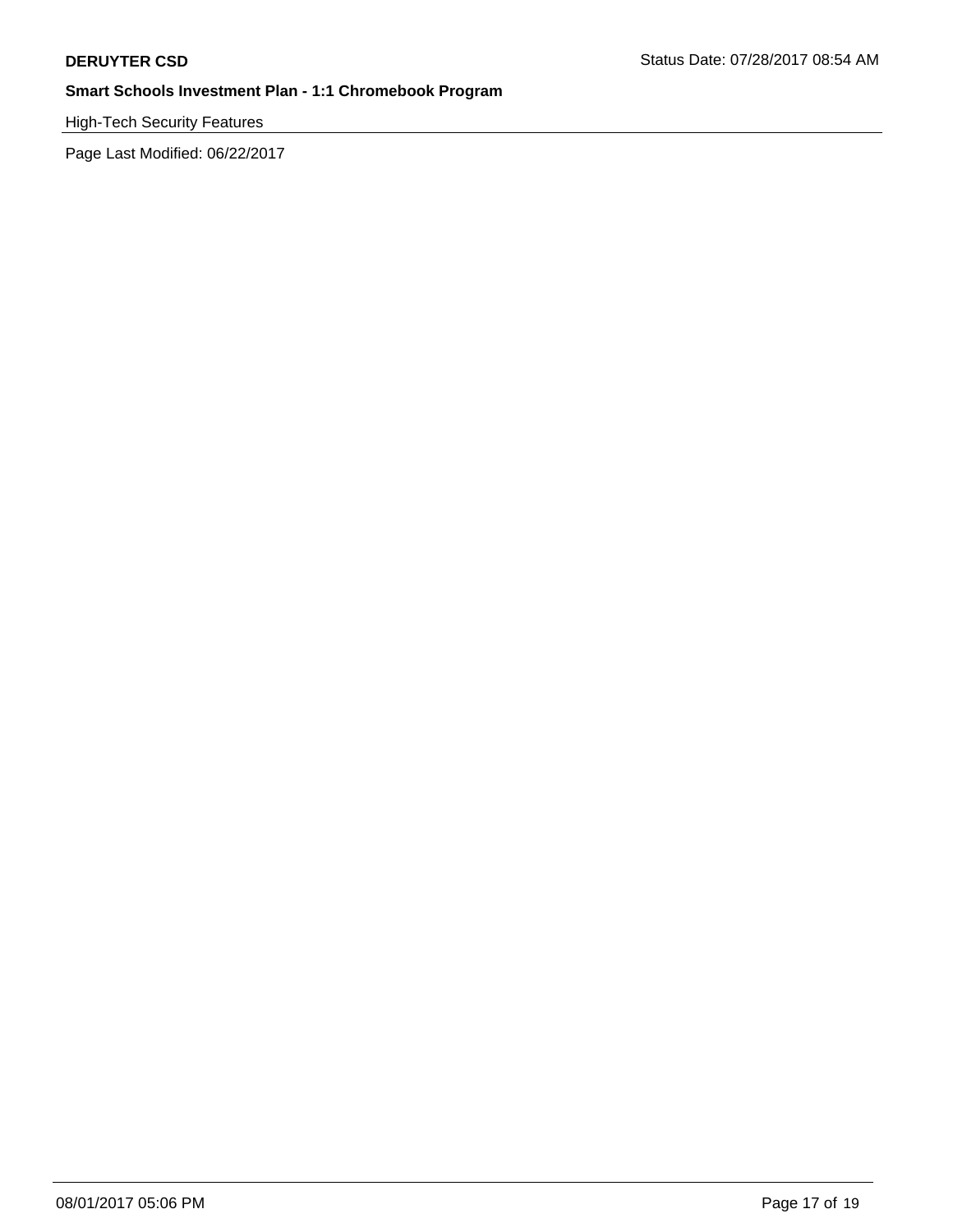Report

Page Last Modified: 06/22/2017